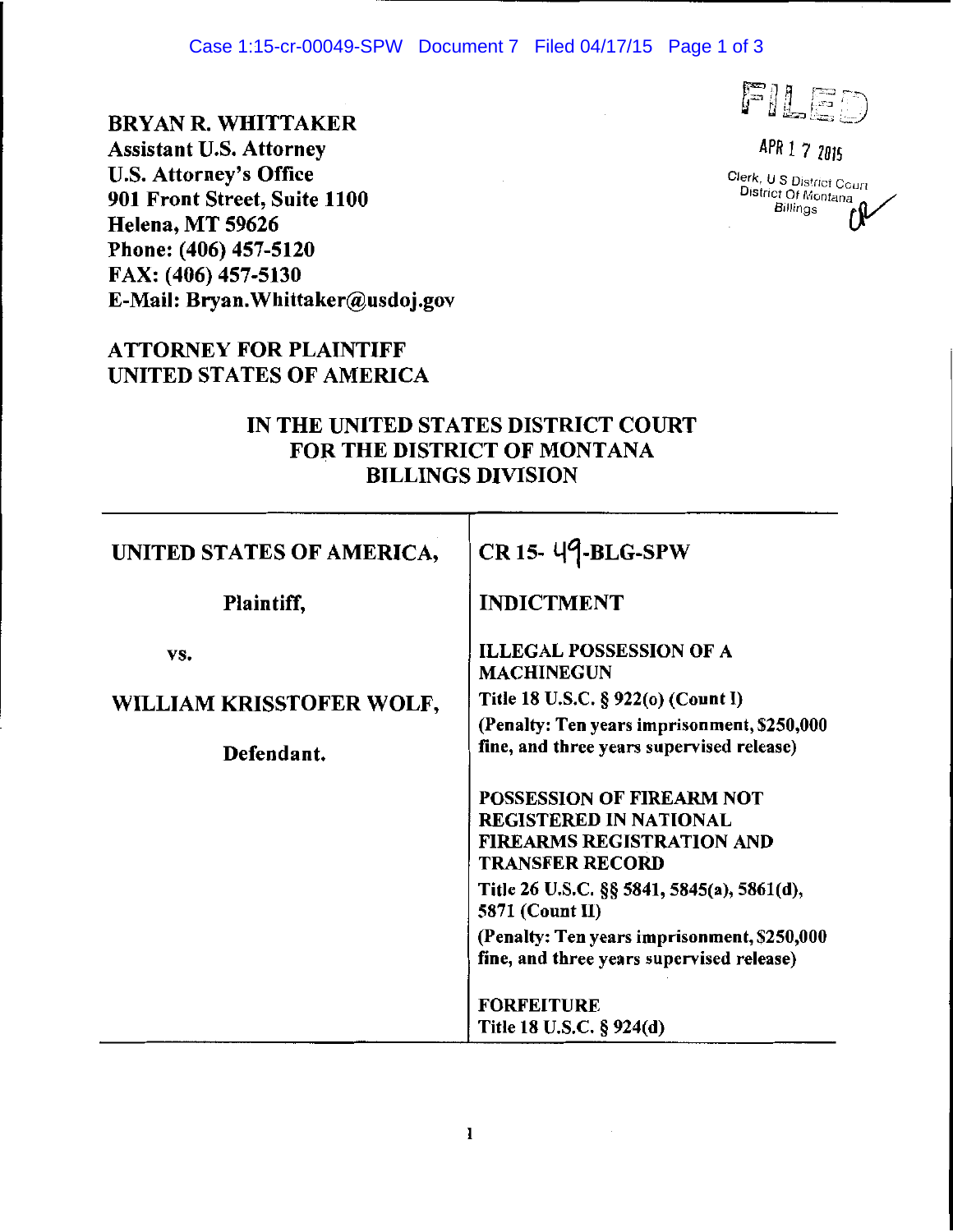### THE GRAND JURY CHARGES:

## COUNT I

On or about March 15, 2015, in Park County, in the State and District of Montana, the defendant, WILLIAM KRISSTOFER WOLF, knowingly possessed a machinegun, namely an Izhmash, Model Saiga-12, 12 gauge shotgun (serial number 01408040), in violation of 18 U.S.C. § 922(0).

### COUNT II

On or about March 15, 2015, in Park County, in the State and District of Montana, the defendant, WILLIAM KRISSTOFER WOLF, knowingly possessed a . firearm, namely an Izhmash, Model Saiga-12, 12 gauge shotgun (serial number 01408040), a machine gun and having a barrel length of less than 18 inches, that was not registered to him in the National Firearms Registration and Transfer record, in violation of26 U.S.C. §§ 5841, 5845(a), 5861(d), and 5871.

#### FORFEITURE ALLEGATION

Pursuant to 18 U.S.C. § 924(d), the defendant, WILLIAM KRISSTOFER WOLF, shall forfeit to the United States any firearms and ammunition involved in and used in the offenses charged in this Indictment.